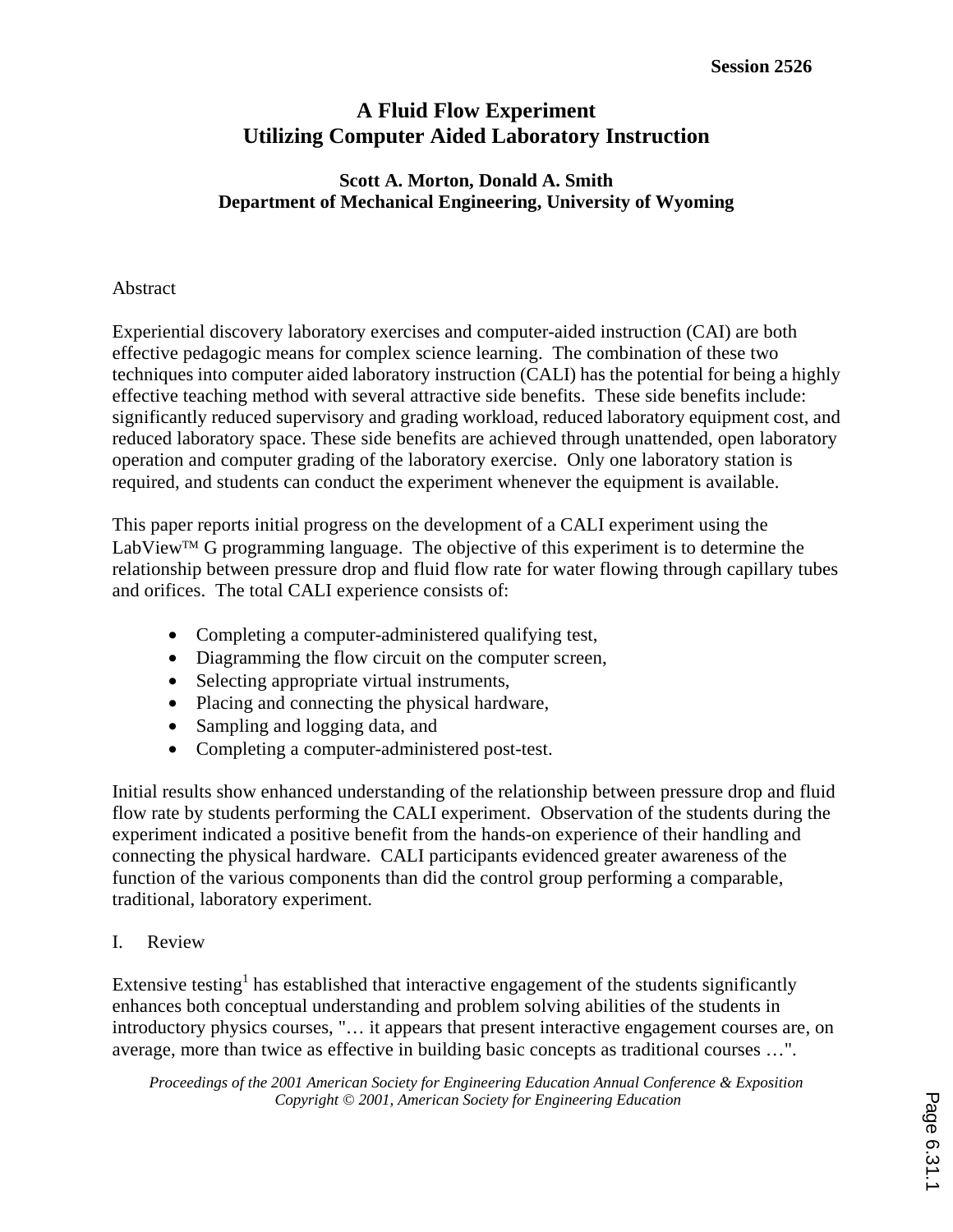Felder<sup>2</sup> has indicated that incorporating a variety of educational approaches to effective learning in engineering courses is extremely beneficial to the students. In addition, Felder<sup>3</sup> has determined that effective pedagogy, as applied to laboratory experiences, should have the student learn by discovery.

A review of literature relating to CAI for laboratory courses and to intelligent tutoring systems was performed on the ERIC and EI Compendex Web databases. The trends in CAI relating to laboratory assisted instruction were: eliminating laboratory hardware by running simulations, logging data, searching databases, performing calculations, performing analyses, and looking up reference information. Dozens of references were found covering each of these approaches. Examples are shown in  $^{4}$ ,  $^{5}$ ,  $^{6}$ ,  $^{7}$ ,  $^{8}$ ,  $^{9}$ , and  $^{10}$ .

The efficacy of both CAI and experiential discovery laboratory exercises in education leads to the supposition that the combination of the two can be a highly effective teaching method. However, this combination is not widely reported. Indeed, only one reference was found that specifically dealt with using a computer application to both conduct a laboratory experiment and interact with the laboratory hardware. D'Souza, Scott, and Stone<sup>11</sup> describe " $\ldots$  a computer controlled vibration laboratory that is inherently safe and does not need an instructor. The laboratory is controlled through the computer which protects both it and the student. Results are collected and analysed by the computer. Most importantly the laboratory has been designed to behave in a different manner from the theoretical models developed in lectures and students are expected to criticise their lecture models."

### II. Problems Associated with Conventional Laboratory Instruction

While there is widespread agreement among both engineering teaching faculty and industry advisers that experiential discovery laboratory exercises are beneficial for students, the trends have been to fewer laboratory courses and replacing physical laboratory exercises with computer simulations. The reasons for this can be mainly traced to the costs for time, equipment and facilities associated with providing physical laboratory exercises. Almost all laboratory exercises require considerable time and resources to develop, setup, and maintain. They require significant amounts of special purpose, high cost space to operate, and they require large amounts of time to properly supervise the laboratory exercise and grade the resulting laboratory reports. Increasing the experiential discovery factor of laboratory exercises only exacerbates these requirements.

One laboratory exercise for an undergraduate laboratory course in the Department of Mechanical Engineering at the University of Wyoming is a fluid flow experiment to determine the flow resistance characteristics of orifices and capillary tubes.

### III. Description of the Conventional Fluid Flow Experiment

In the conventional experiment a constant head tank supplies fluid pressure to a manifold that is connected to three flow resistance elements: a sharp edge orifice, a round edge orifice and a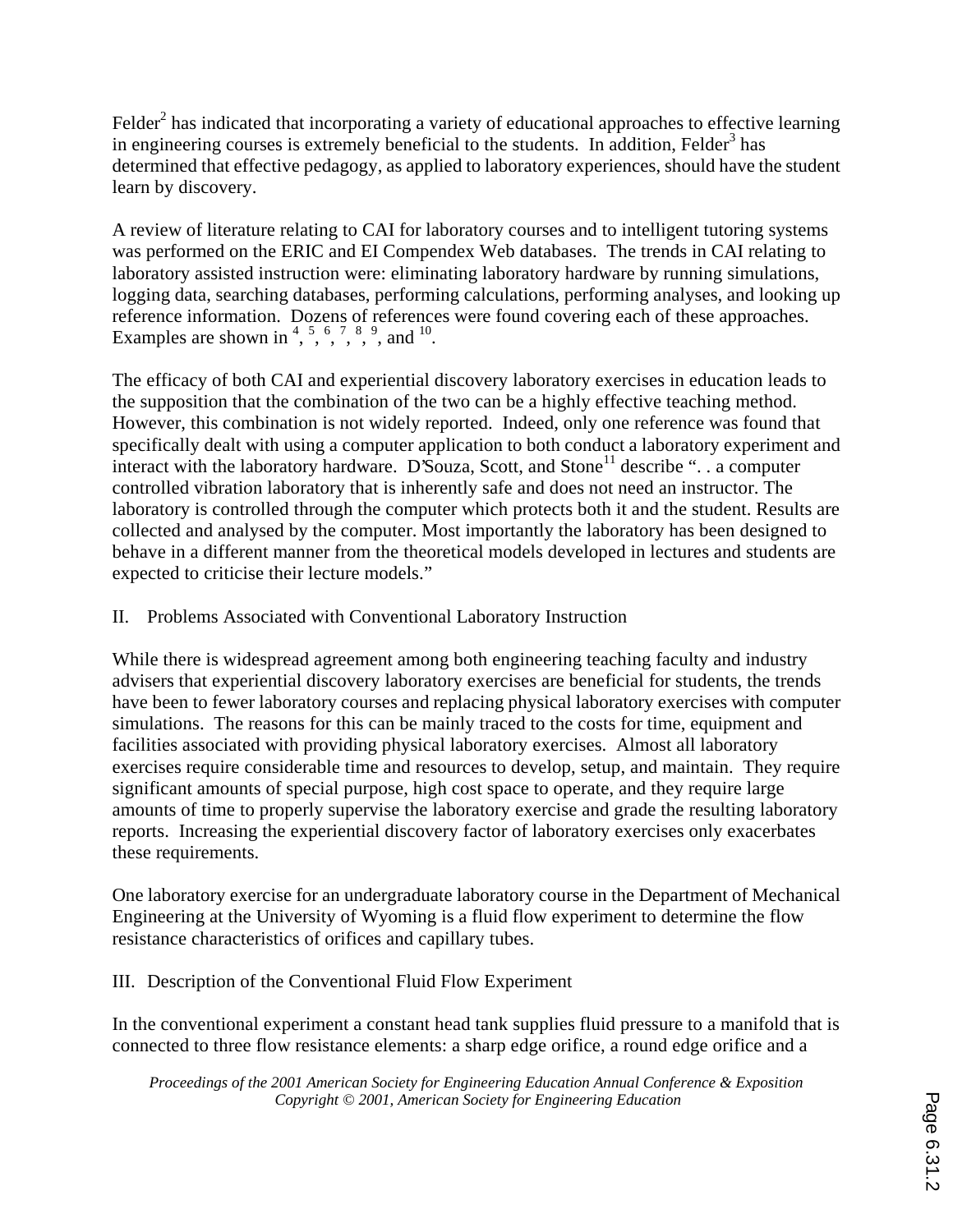capillary tube bundle. The students can direct the flow to one of the three elements using low loss valves. The fluid, water in this case, flows through one of the elements and into a downstream manifold that is connected to a constant back-pressure device. The fluid is then exhausted into a reservoir where it is pumped back into the constant head tank. Varying the height of the constant head tank controls the pressure at the upstream manifold. The upstream and downstream manifolds are connected to adjacent manometer tubes. This allows the students to obtain the pressure drop across the active flow element. The volumetric flow rate is obtained by capturing the effluent in a graduated container over a timed interval. In this manner, the data for relating pressure drop and flow rate is obtained. The conventional apparatus is shown in Figure 1.



Figure 1. The Conventional Apparatus

Originally six sets of apparatus for this experiment were constructed at a cost of about \$2,000 to \$3,000 per station. The facility needed to conduct the experiment is a standard laboratory sink with 12-15 square feet of counter space and approximately 125 square feet of floor space for each station. Utilities needed are water, drain, and electrical power. The setup time for the experiment is about 2-3 hours per station. Therefore, the experimental apparatus is assembled before the students perform the exercise, thus limiting the experiential discovery component to operating the experimental apparatus. The tear down time is about 1-2 hours per station, since the apparatus must be dried to prevent biological and physical fouling. The students perform the 2-hour experiment in pairs, while a course instructor and teaching assistant supervise the laboratory session. Grading of the resulting laboratory reports averages approximately 2-3 hours per student. Assuming a class size of 30 students, somewhere between 90-125 man-hours are required for this single experiment. This time does not include maintenance time on the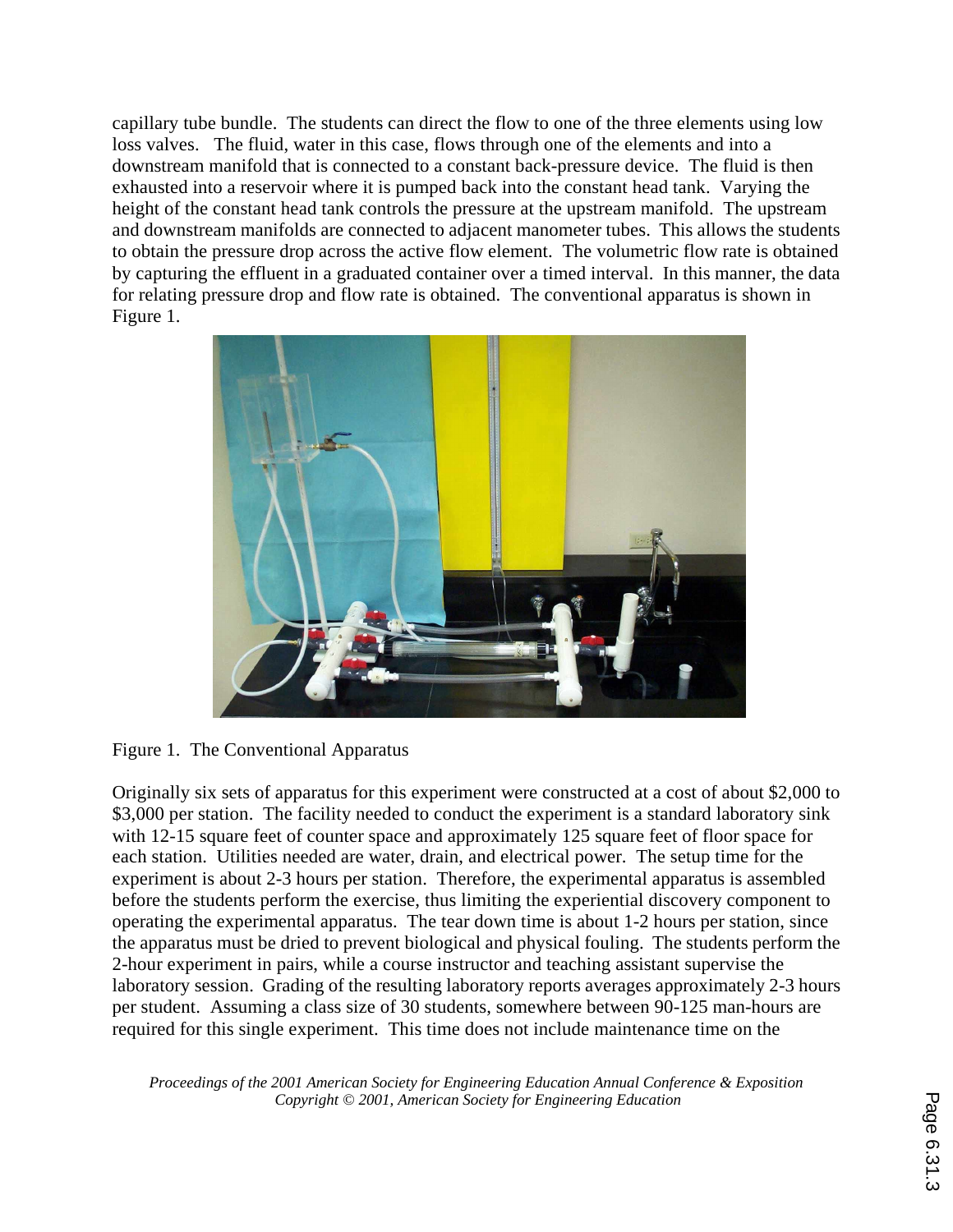equipment. The experimental equipment requires approximately 0.3 cubic meters of storage space for each station, or 1.8 cubic meters total, when not in use.

This particular experiment requires relatively simple, inexpensive apparatus and has modest space and utility requirements. In contrast the corresponding requirements for classroom instruction are about a fifth of the space and a few hundred dollars in equipment per student. The man-hours required per student classroom hour are similarly less. This disparity between laboratory and classroom requirements is the driver for the trend toward fewer physical laboratory exercises and more computer simulations.

## IV. Combining CAI with Experiential Discovery

The combination of CAI with experiential discovery laboratory exercises promises to increase the benefits of experiential discovery while mitigating the drawbacks of costly time and resource requirements. Laboratory exercises using CAI can be unattended and open for extended periods. Consequently, a single laboratory station can serve an entire class. The computer monitors the students' progress, and the exercise is graded concurrently. These features lead to significantly reduced equipment, space and time requirements, while giving the student flexibility in scheduling laboratory time, more hands-on experience with the equipment, and immediate feedback on performance.



The UW Department of Mechanical Engineering, through an internal grant, has applied CALI to a variation of the laboratory exercise described above. A computer application,  $CA-Lab$ , was developed using the LabView<sup>TM</sup> G programming language. The fluid flow apparatus of the conventional experiment was adapted for the CA-Lab experiment to allow quick setup and tear down and to protect both the students and the equipment from injury during the experiment. Instrumentation was added, and an industrial, rack-mount computer was fitted with a data acquisition (DAQ) card and connected to a patch panel for making the instrument connections. The rack mount computer is shown in Figure 2. The objective of the experiment is still to determine the flow resistance characteristics of orifices and capillary tubes.

Figure 2 Rack Mount Computer with Instrument Patch Panel

### V. Description of the CALI Fluid Flow Experiment

In the CALI version of this fluid flow experiment the student must first complete a computer administered exam covering the principals involved in the fluid flow experiment and develop virtual schematics of the apparatus. Following these exercises, the student then selects appropriate hardware from an equipment cabinet and connects the hardware to achieve a flow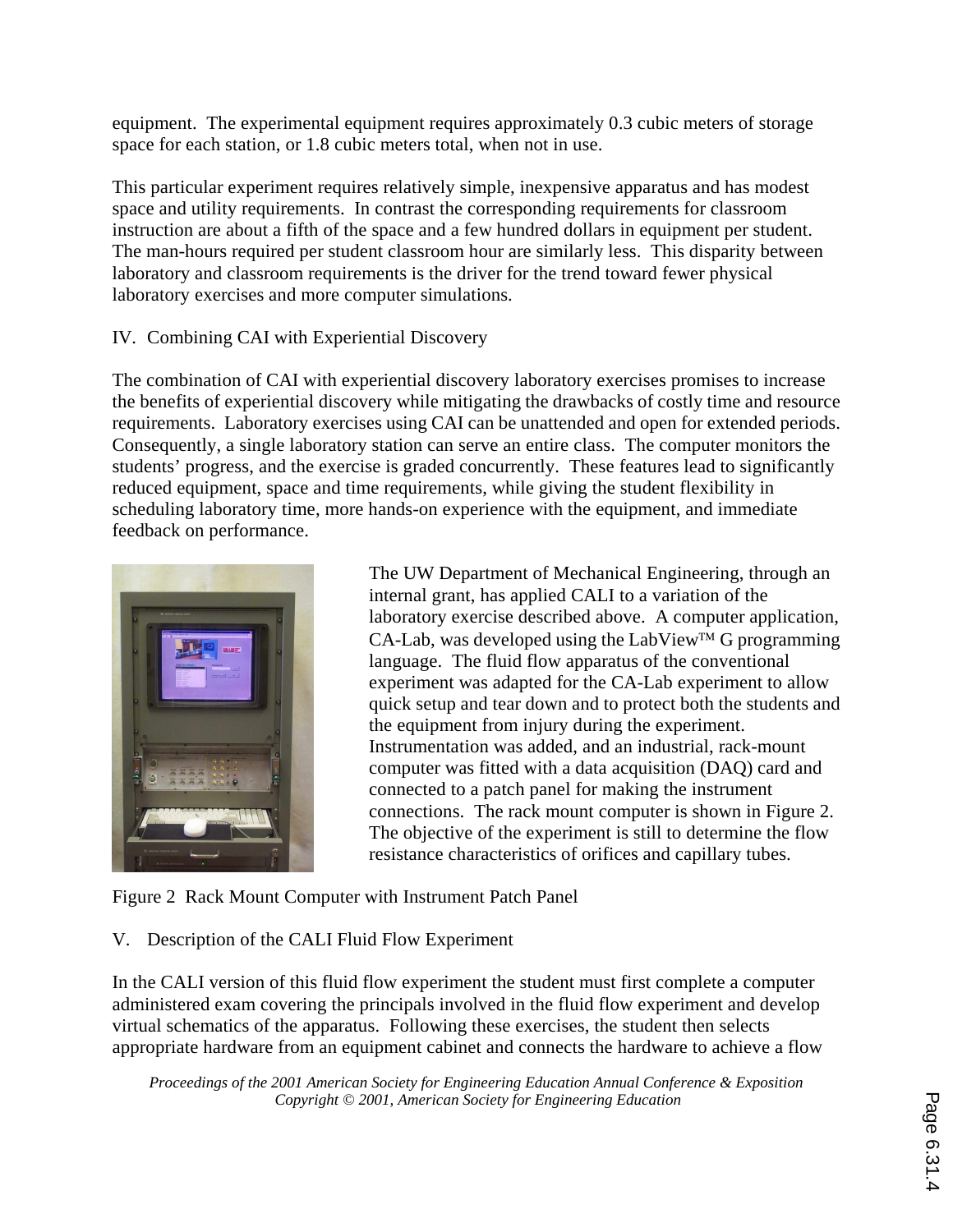circuit comparable to the conventional experiment, but having computer connected instrumentation. The student assembles the actual equipment and makes the instrumentation connections by referencing the virtual schematic. With the CALI approach only one flow resistance element is connected at a time. A standpipe is used to provide a constant pressure head on the upstream side, and a micrometer pinch valve on the  $Tyqon<sup>TM</sup>$  tube supply line, connecting the standpipe to the flow resistance element, controls the flow. The flow rate is measured with an oval-gear flowmeter, and the associated pressure drop across the flow resistance element is monitored with a differential pressure transducer. The outputs of the two transducers are connected to the DAQ card in the computer. An accumulator is inserted between the flow resistance element and the oval-gear flowmeter to isolate the pulsation generated by the flowmeter from the flow resistance element. Two views of the student-assembled configuration utilizing the round edge orifice are shown in Figure 3.



Figure 3 The CALI Experimental Apparatus

One station of laboratory apparatus was constructed at a cost of about \$3,000. The rack mount computer and the DAQ card added approximately \$3,500, although the computer is general purpose and is already being used for a variety of other experiments and projects. The facilities needed to conduct the experiment are one standard laboratory sink with 12-15 square feet of counter space and the same floor space, approximately 125 square feet, as is needed for the conventional laboratory setup. The same utilities, water, drain, and electrical power, are also needed. Setup and tear down times are approximately the same as for one conventional laboratory station. The total time required for this laboratory is approximately 10 man-hours for a class size of 30 versus the 90 to 125 man-hours required for the conventional laboratory. When not in use, this experimental equipment requires approximately 0.2 cubic meters of storage space exclusive of the rack mount computer. The computer occupies about 0.6 cubic meters.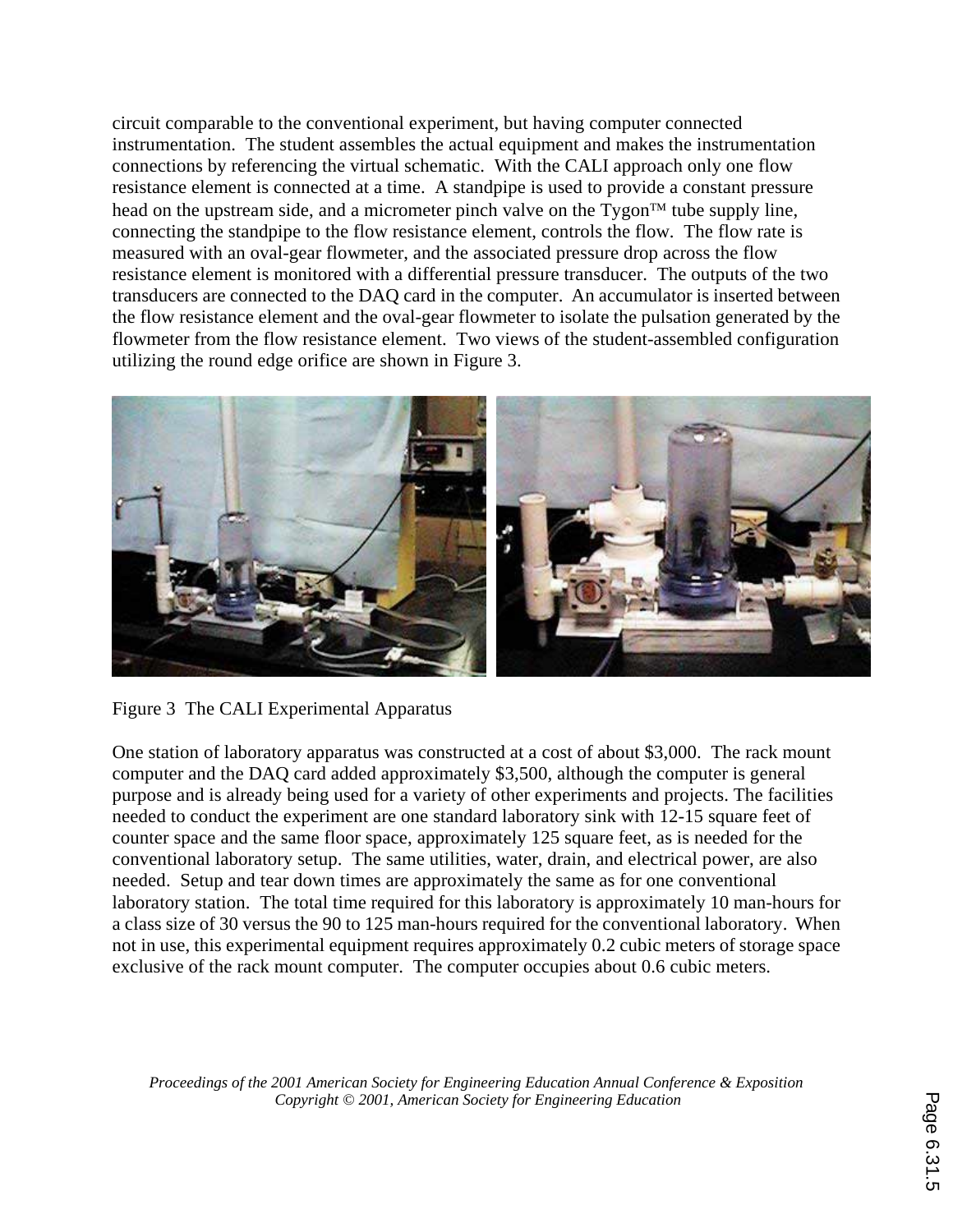### VI. The CA-Lab Program

To the extent possible, CA-Lab is structured as a general-purpose laboratory instruction application with specific laboratory exercise documents stored in text files or standard picture formats. The student must log into the program with a password issued by the instructor, and then the CA-Lab program guides an individual student or team of students through the laboratory procedure. The steps a student must complete for the CA-Lab program exercise are as follows:

- 1. After logging into the CA-Lab program, the student reviews an information and instruction screen describing the experiment and giving general instructions for using the program. Other instruction screens are interspersed throughout the program for the various sections.
- 2. Following the initial instruction screen, the student completes a qualifying pre-test. This series of screens presents questions and problems designed to help the student understand the experimental processes and select appropriate equipment for the experiment. At the end of the pre-test, the student is shown the pre-test score and given the opportunity to retry for partial credit the questions not answered correctly.
- 3. Next, the student is required to make virtual diagrams of the flow system for each of three different flow elements. To help the student select the appropriate equipment for the experiment, on-screen "Equipment Cabinet" and "File Cabinet" icons are available. By clicking on the "Equipment Cabinet" the student is presented with a screen showing icons for each piece of equipment. Clicking on the information button near each equipment icon opens a specification sheet document for that particular piece of equipment. The equipment specification sheets can also be accessed through the "File Cabinet". In addition the "File Cabinet" contains reference documents, laboratory handouts, report templates, and any other documents pertinent to the experiment. From the information presented, the student must select the proper equipment from a larger than needed selection set. For example, three different pressure transducers and two different flowmeters, all having different ranges, are available. The selected equipment must then be connected in the proper order. A virtual diagram includes the connections from the measuring instruments to the computer patch panel. The student's scores for the three virtual diagrams are displayed following the completion of the diagrams, and the student is given the opportunity to repeat for partial credit any diagrams with low scores.
- 4. After the fluid flow system has been diagramed, the student is asked to select the appropriate virtual instruments to display the experimental data on-screen from a larger than needed selection set. The required virtual instruments are flow and differential pressure strip charts and an X-Y graph of pressure versus flow rate for the sampled data. The score for the selection of the virtual instruments is displayed, and the student is again given an opportunity to re-do the selection for partial credit, if inappropriate choices were made.
- 5. In the next step the student must place and connect the experimental hardware. To help with this process, a general virtual diagram from Step 3 is displayed. Clicking on various parts of the diagram will open screens that show pictures of the selected equipment or connection and display textual hints to assist the student with the setup. The equipment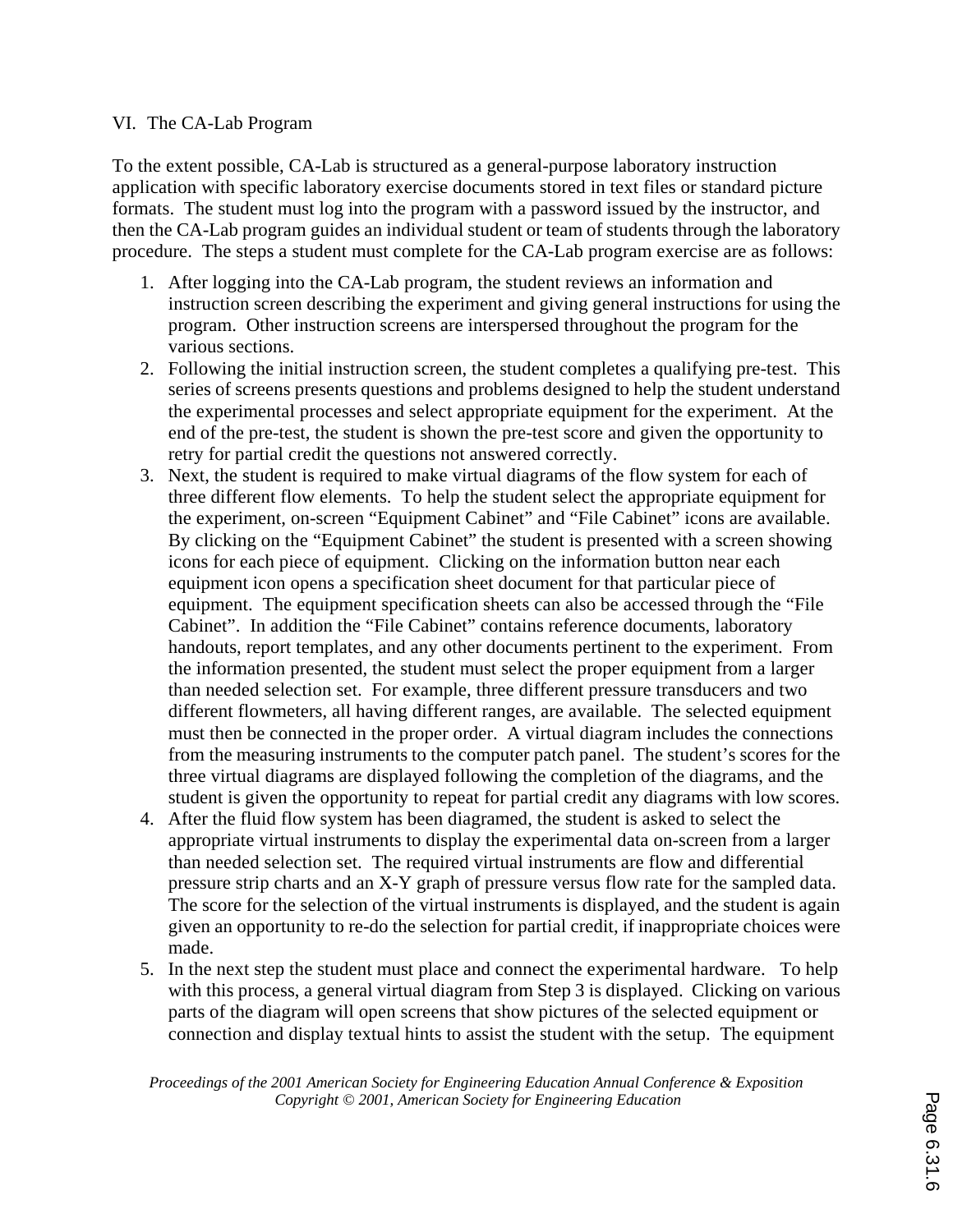connections were designed using robust fluid quick couplers, physical constraints and natural affordances to minimize the risks of injury and damage. These principles were also used in designing the instrument connections to the patch panel on the industrial computer. The patch panels connectors are coded by type to prevent inappropriate connections from being made. However, the student must select the proper DAQ channel to make a functional connection.

- 6. After setting up the equipment, the student performs the experiment and collects the experimental data. The strip charts for the differential pressure across and the flow rate through the flow resistance element show the system conditions as the student adjusts the flow control pinch valve. The student must take a minimum of ten measurements of the pressure drop across the flow resistance element versus the flow rate by clicking an onscreen "SAMPLE" button. The data points are displayed on the X-Y graph. The collected data is compared to the expected data for a given flow resistance element, and the quality of the data set is scored. Warnings are issued if the data falls outside a selected error band. The student can re-do data sets with poor data quality. After a data set is completed, the student saves the data sets to disk for further processing in a spreadsheet program.
- 7. The final step is a post-test to determine the student's grasp of the experimental data. The student can repeat any incorrect questions in the post-test for partial credit.

VII. Beta Testing of the CA-Lab Experiment

To test the efficacy of the CA-Lab experiment, a class performing this experiment was divided into a test and a control group, and the performance of the two groups was compared. The groups were selected by ranking the class members by overall, incoming, grade-point average. Starting from the lowest grade-point average, every third student was selected to run the CA-Lab experiment. This procedure identified thirteen CA-Lab experimenters and thirteen pairs of students for the conventional laboratory exercise from the class of 39 students. The conventional laboratory students had an average grade point average of 3.02 and the CA-Lab students' grade point average was 2.94, with a standard deviation of 0.57 for both groups. Although the CA-Lab group's grade point average was lower than the conventional lab group's average, the difference was not significant. The CA-Lab students arranged for three-hour time blocks to run the experiment throughout the second week of October 2000. The conventional laboratory exercise students attended regularly scheduled laboratory periods during that week.

The CA-Lab students were observed while they conducted the experiment. Bugs in the CA-Lab application caused some difficulties for the first three students. Although all three students were able to complete the experiment, these problems resulted in incomplete scores. The identified bugs were corrected before the remainder of the students performed the CA-Lab experiment. The final two students experienced difficulties with a power connector for the flowmeter and also had incomplete scores.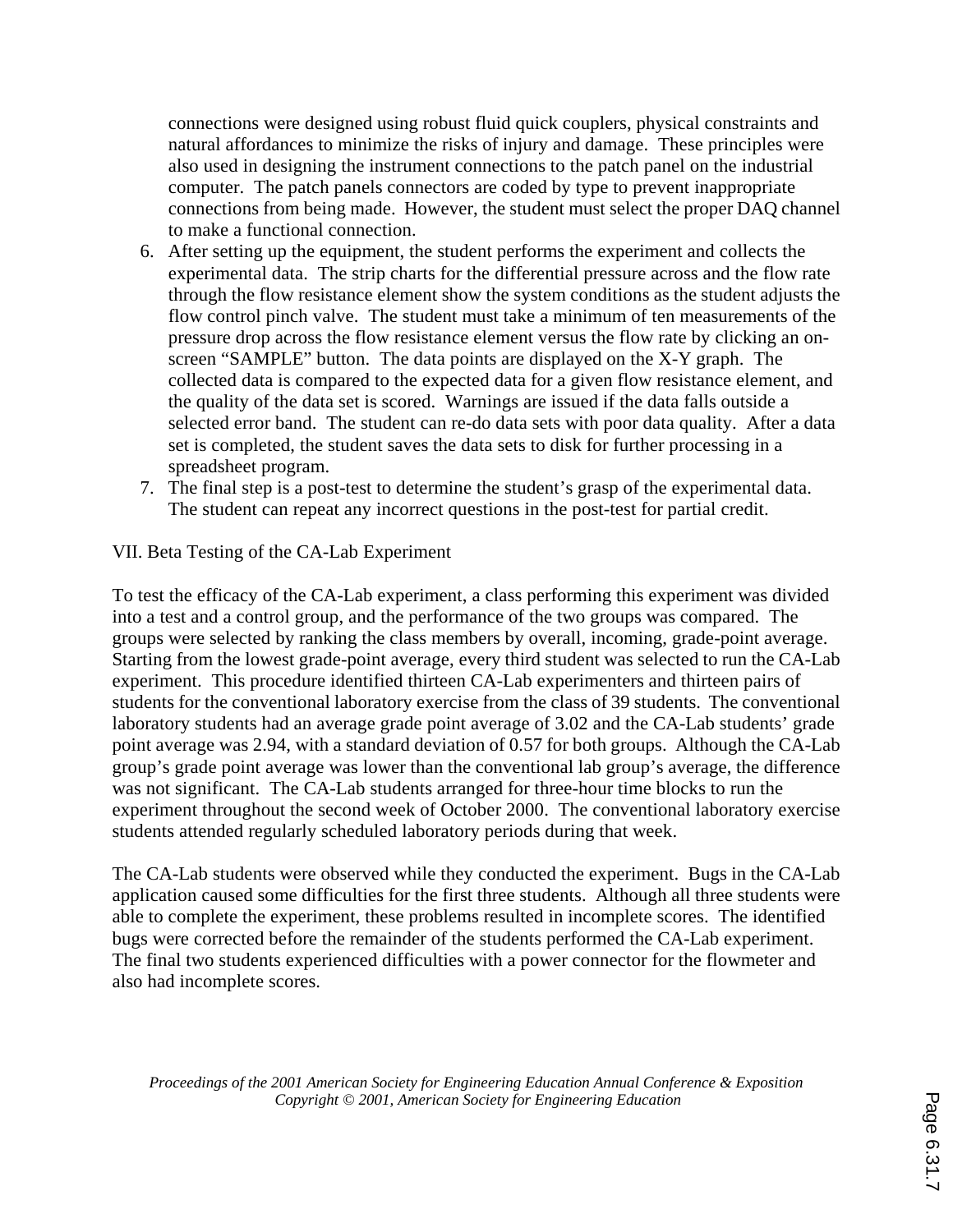### VIII. Evaluation of the Initial Results

To evaluate the effectiveness of the CA-Lab experiment, three testing measurements were made. First, a 10-point essay question related to the function of a common part of the experimental apparatus for both experiments, the constant back-pressure device, was included in a quiz administered in the week following the laboratory exercise. Second, a 70-point quiz based entirely on the fluid flow laboratory was administered after both groups of students had submitted all required laboratory reports. Finally, a 20-point computational/judgement essay question relating to the flow characteristics of the capillary tube bundle used in the laboratory experiment was included in the final exam for the course. The final exam was given in the second week of December 2000. The laboratory exercise grades were not considered, since the two grading systems are not comparable. Analysis of variance between the mean scores of the two groups was used to determine the significance of any differences.

The first quiz question resulted in an average score of 2.68 for the conventional laboratory students and 3.31 for the CA-Lab students, with 3.82 and 3.92 standard deviation respectively. The fluid flow laboratory quiz resulted in an average score of 53.13 for the conventional laboratory students and 50.38 for the CA-Lab students, with 11.11 and 7.76 standard deviation respectively. Neither of these tests demonstrated a significant difference between the two groups.

The test question on the final exam showed conventional laboratory students scoring an average 13.17 points on the question and CA-Lab students scoring an average 16.92 points on the question, with 5.80 and 2.61 standard deviation respectively. These results did show a significant difference between the averages of the two groups at the 95% confidence level. While these results are by no means conclusive, they do suggest that the CA-Lab experiment did impart greater long-term understanding of the flow characteristics of the capillary tube bundle than did the conventional experiment.

These results plus the fact that the CA-Lab application was being beta tested and has considerable room for improvements indicate that the CA-Lab application does indeed have potential for significantly increasing students' complex learning.

Observations of the students performing the CA-Lab experiment indicated many students lacked familiarity with physical apparatus. Two of the more extreme examples of this were one student's failure to realize that the reservoir must be filled with water before the experiment could be run, and two students trying to plug the quick connect for the pressure transducer into the vent of an automatic air release valve. Several students exhibited anxiety in working with the apparatus and with the instrument connections. One student expressed a fear of being electrocuted by the submersible pump (A GFI outlet was installed to prevent such an accident), and one failed to make the ¼-turn lock on the common BNC connectors resulting in poor instrument connections. Another student left an air bleed valve on the differential pressure transducer open, creating a large puddle that soaked the student's books, calculator, and computation pad. It is apparent that more experience in handling physical hardware would give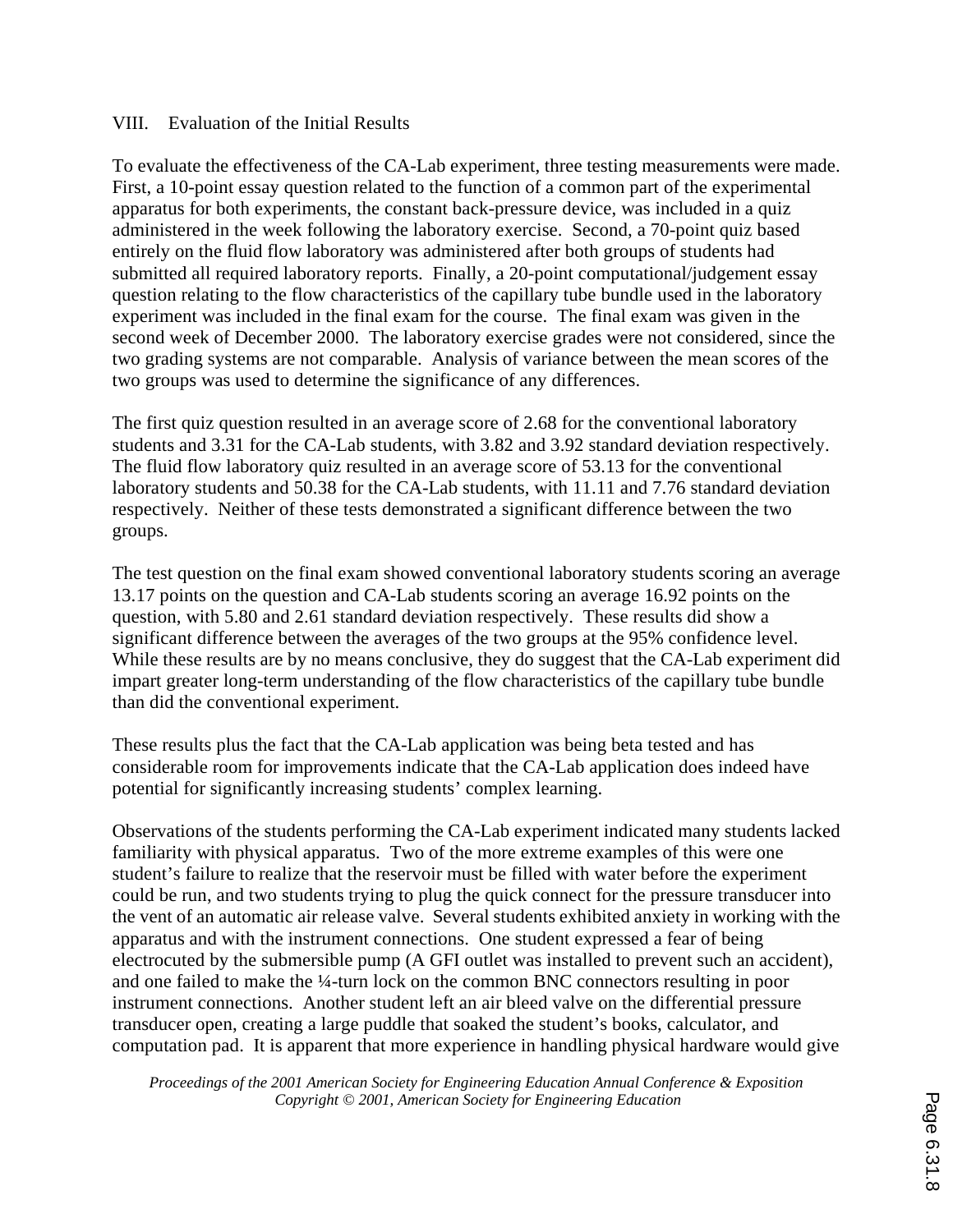these students a greater appreciation of physical devices and processes, thus promoting the students' self reliance and helping prepare them for life-long learning.

## IX. Future Work and Modifications

The principal shortcoming identified in this CA-Lab experiment was that the exercise took too long to perform, averaging about three hours and twenty minutes for those sessions where accurate times were obtained. Consequently, the students lost interest or hurried to make the real or imagined three-hour deadline. From those records with complete and accurate times, the average time spent on the pre- and post-tests was 71 minutes. When the CA-Lab experiment is again used, these two tests will be removed from the CA-Lab application and made into separate, Web-based tests. With this arrangement, the students will take the qualifying test on the Web at their convenience. Upon successfully completing the qualifying test, they will be issued a password for the CA-Lab program, and the CA-Lab application will then consist of only constructing virtual diagrams, selecting appropriate virtual instruments, setting up the physical apparatus, and collecting the experimental data. The students will take the Web-based post-test after completing the laboratory exercise.

Removing the pre- and post-tests from the CA-Lab application and making them Web-based opens new possibilities. Foremost among these is the possibility of using a well-developed application package such as AUTHORWARE<sup>TM</sup> for CAI. With this approach, it will be relatively easy to make a test context sensitive so that the test can focus on areas where the individual student's knowledge is deficient and give immediate feedback, both positive and negative. Other options are selecting a randomized set of test questions from a large pool and varying computational parameters each time a question is presented. These options will prevent students from obtaining specific answers to test questions from previous experimenters.

The Department of Mechanical Engineering is seeking additional funding to continue development of this concept. If successful, the CA-Lab application will be modified to add data analysis by the student into the application and to make the program more general. The goal is to have all the documents and control for the application contained in plain text files and spreadsheets. The instructor will then not be required to know the G programming language to use the CA-Lab application. Another feature that will be considered is allowing students to quit the program at certain junctures and later restart at that point.

### X. Conclusions

The CA-Lab concept does have potential to deliver experiential discovery laboratory exercises with reduced time, space, and cost requirements, but more work remains to be done to perfect this concept.